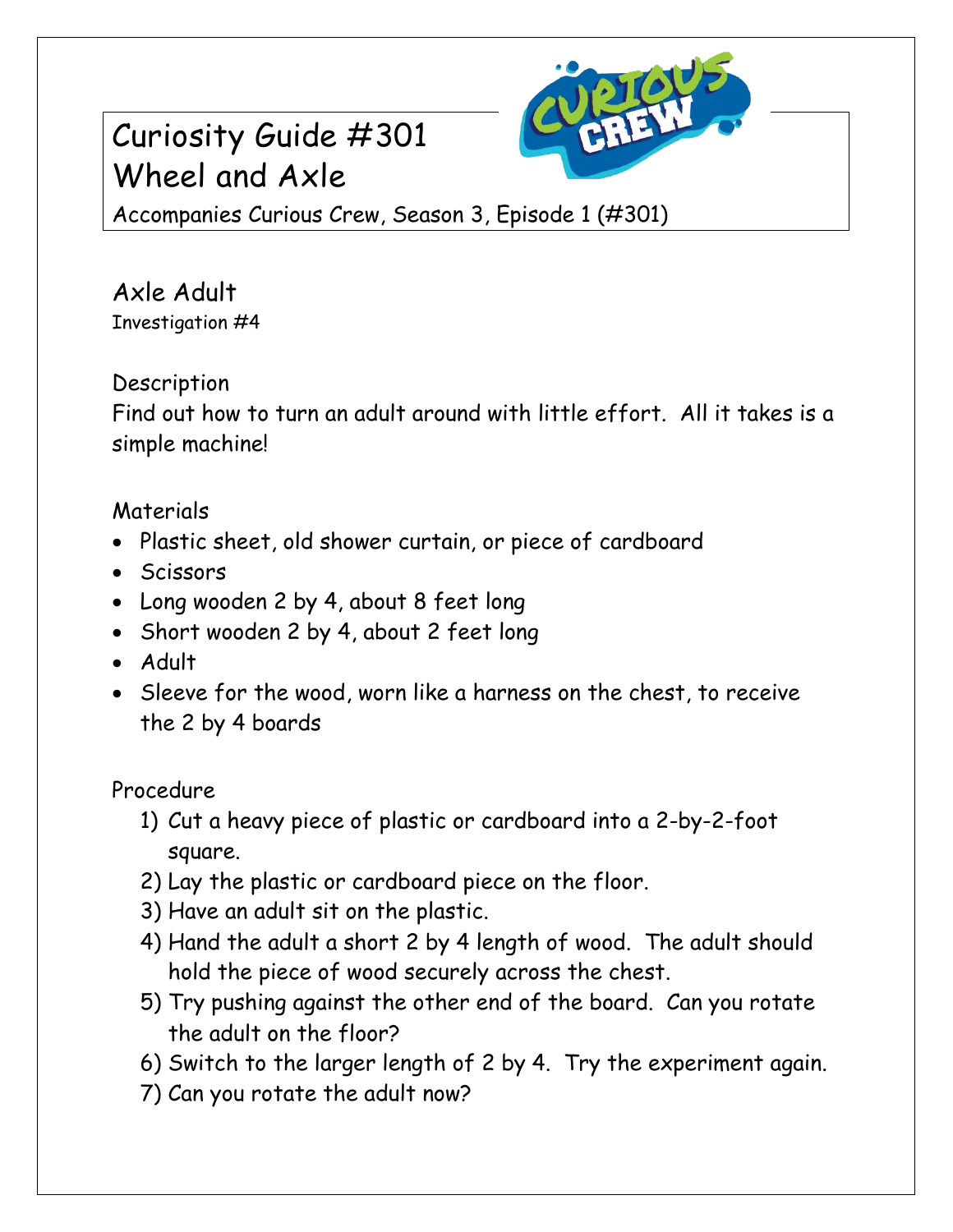#### My Results

#### Explanation

A lever is a simple machine that uses a rigid arm or beam and a pivot point to lift or move heavier objects. A load is positioned somewhere on the length of the beam. Effort is applied to another part of the beam, and the load moves.

A wheel and axle is a kind of lever. It works in the same way as a first-class lever. The fulcrum is the axle to which the wheel applies a force. In many cases, the wheel can rotate a full 360 degrees. In this case, the end of the board will travel in a circle. The board itself is part of the wheel, kind of like a spoke in the wheel, while the person acts as the axle in that wheel. The further away you apply the force from the center, the more leverage you have. If the spoke is really long, you can rotate very heavy things. Turning the rim of a wheel is a force multiplier.

**Something else to do:** Find pictures of simple wheel and axle machines. Look for doorknobs, pizza cutters, electric fans, screwdrivers, a socket wrench, bicycles, and cars. Can you identify the wheel and the axle in each of these tools?